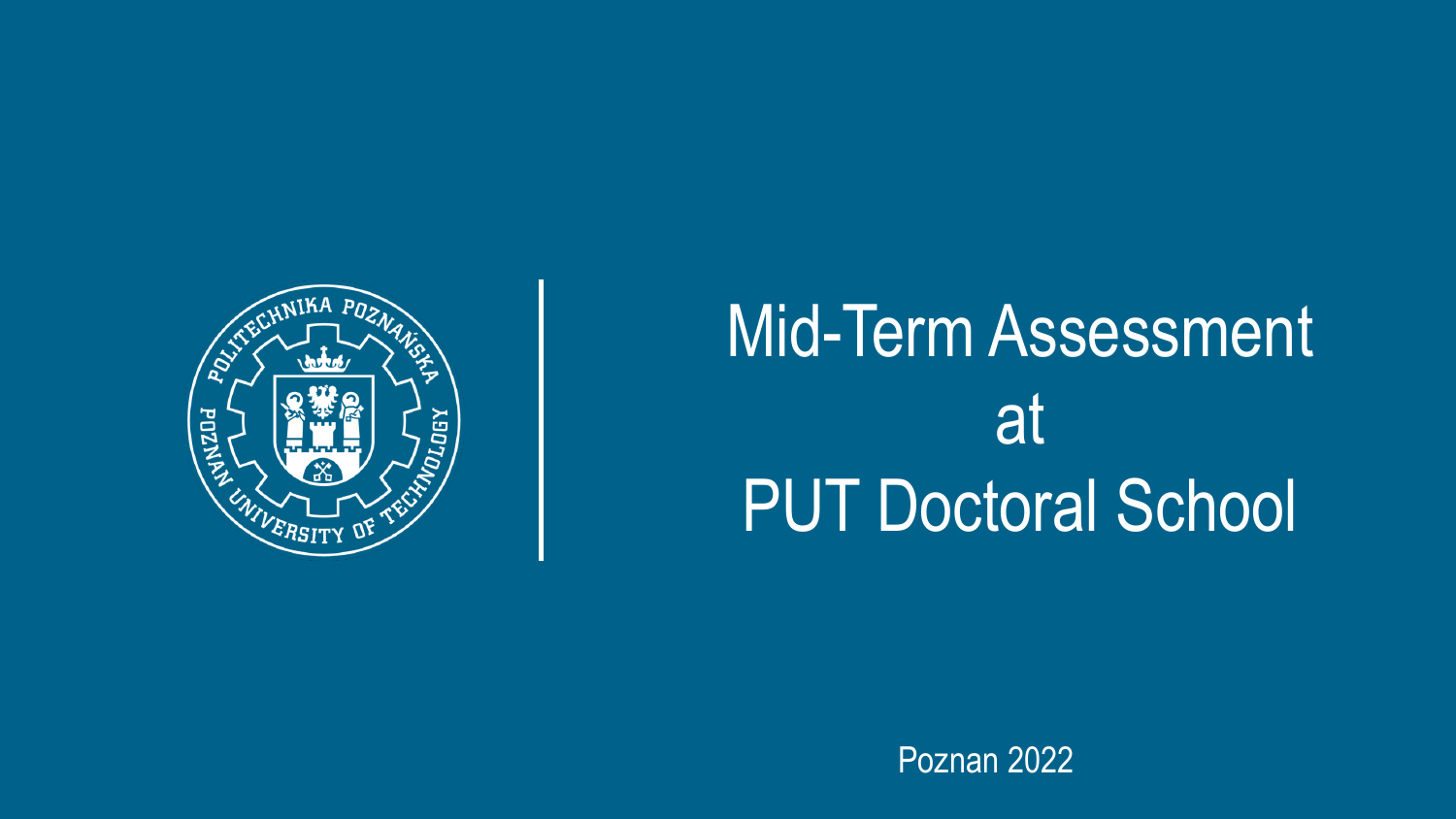

# The Act dated July 20, 2018 – Law on Higher Education and Science

(Journal of Laws 2022, item 574, as amended) [https://phdschool.put.poznan.pl/sites/default/files/SzD/akty\\_prawne/2021\\_Ustawa\\_z\\_dnia\\_20\\_07\\_2018\\_r\\_prawo\\_o\\_szkolnict](https://phdschool.put.poznan.pl/sites/default/files/SzD/akty_prawne/2021_Ustawa_z_dnia_20_07_2018_r_prawo_o_szkolnictwie_wyzszym_i_nauce_EN.pdf) wie\_wyzszym\_i\_nauce\_EN.pdf

### **Art. 202.**

- 1. Doctoral students, in consultation with the doctoral student supervisor(s), shall draw up an individual research plan including in particular a schedule for the preparation of the doctoral dissertation and they shall submit it to the entity operating the doctoral school within 12 months of the date of the commencement of education. If an assistant supervisor is appointed, the plan shall be presented after the provision of opinion by that supervisor.
- 2. The implementation of the plan shall be subject to mid-term evaluation in the middle of the period of education defined in the curriculum, and in the case of education lasting 6 semesters – during the fourth semester.
- 3. The mid-term evaluation shall end with a positive or negative result. The result of the evaluation, together with the justification, shall be public.

#### **Art. 204.**

- 1. The education of a doctoral student shall end with the submission of their dissertation.
- 2. The individual research plan shall specify the deadline for submission of the doctoral dissertation. This deadline may be extended, but by no longer than two years, pursuant to the rules laid down in the regulations of the doctoral school.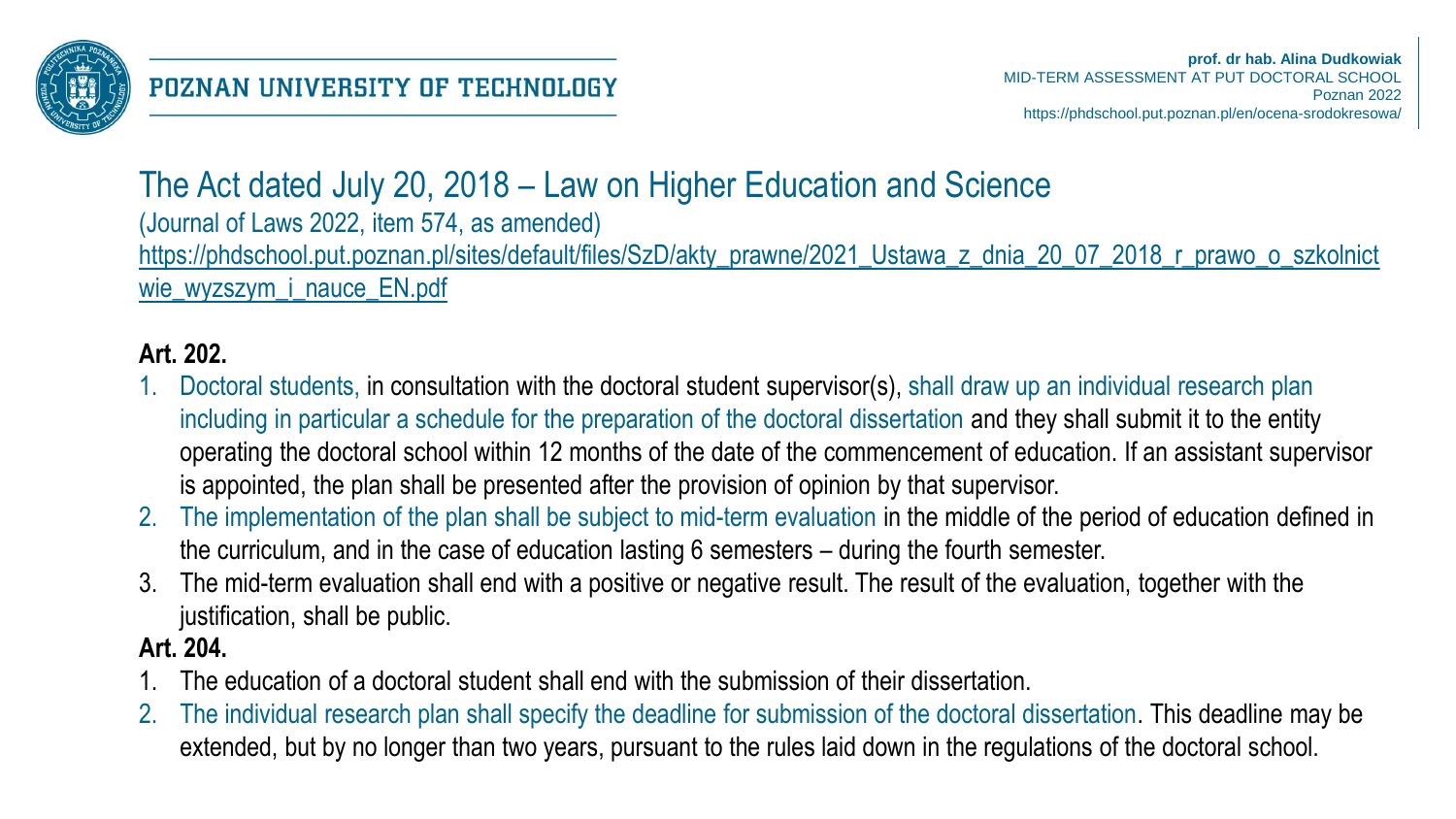

### Regulations of the Doctoral School of Poznan University of Technology Resolution No. 29/2020-2024 of Academic Senate of Poznan University of Technology dated April 28, 2021 [https://phdschool.put.poznan.pl/sites/default/files/SzD/akty\\_prawne/2021\\_Uchwala\\_Nr\\_29\\_Regulamin\\_SzD\\_EN.pdf](https://phdschool.put.poznan.pl/sites/default/files/SzD/akty_prawne/2021_Uchwala_Nr_29_Regulamin_SzD_EN.pdf)

## **§ 15**

- 1. Mid-term evaluation of doctoral students shall be conducted by the Commissions for mid-term assessment within each discipline hereinafter referred to as Commission.
- 2. The respective Commission composed of 3 persons, including at least 1 person holding the postdoctoral degree or the title of professor possessing research achievements in the discipline in which a doctoral 7 dissertation is being prepared, employed outside the University and 2 persons holding the postdoctoral degree or the title of professor and representing a specific discipline in which a doctoral dissertation is being prepared.
- 3. Supervisor and auxiliary supervisor must not be members of the Commission.
- 4. Additionally, it is allowed for the representative of the doctoral students, appointed by the Doctoral Council, to take part in the proceedings of the Commission, however, without the right to vote.
- 5. The composition of the Commission is proposed by the Chairperson of the Discipline Board in agreement with Coordinator or members of appropriate Discipline Board.
- 6. The Commission is appointed by the Rector upon the Director's request, the Rector also appoints the head of the respective Commission.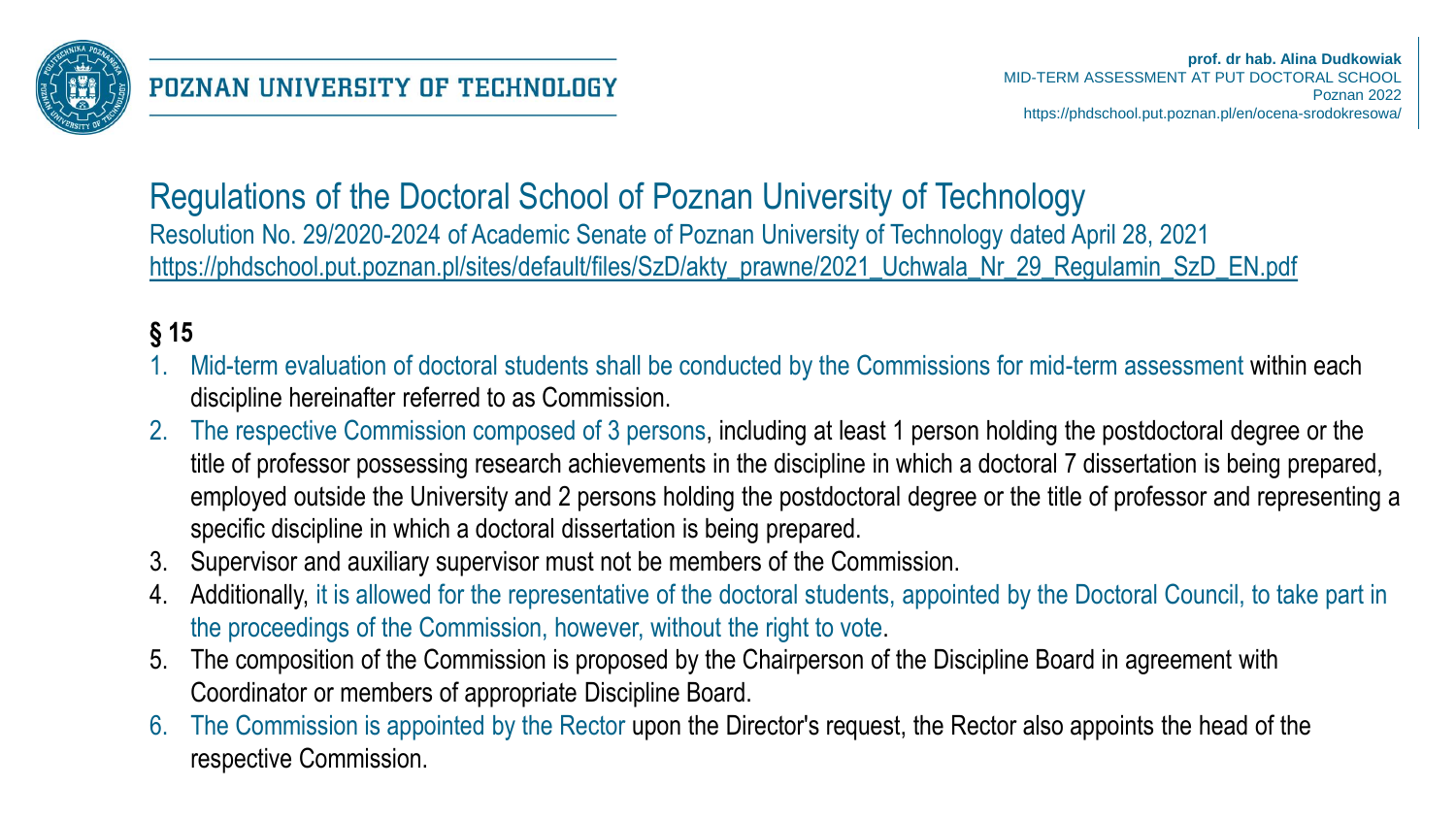

#### **§ 16**

- Mid-term assessment is carried out by the Commission on the basis of:
	- 1) a written report in which the doctoral student presents the implementation of the individual research plan,
	- 2) doctoral student's presentation of scientific achievements related to realization of doctoral dissertation,
	- 3) scientific discussion with the doctoral student.
- 2. During the scientific discussion referred to in sec. 1 point 2, a doctoral student will be asked questions regarding the implementation of their research objectives.
- 3. The mid-term assessment covers the implementation of an individual research plan by the doctoral student, in particular the timeliness and quality of the performance of tasks arising from the schedule of preparation of the doctoral dissertation.
- 4. Mid-term assessment can have either positive or negative result.
- 5. The result of mid-term assessment together with its justification should be agreed with all members of the Commission. The result of mid-term assessment together with its justification signed by the head of Commission is passed on to the Director.
- 6. Administration of doctoral school informs the Chairperson of the appropriate Discipline Board and Coordinator about the result of mid-term assessment.
- The result of mid-term assessment, together with its justification, shall be public.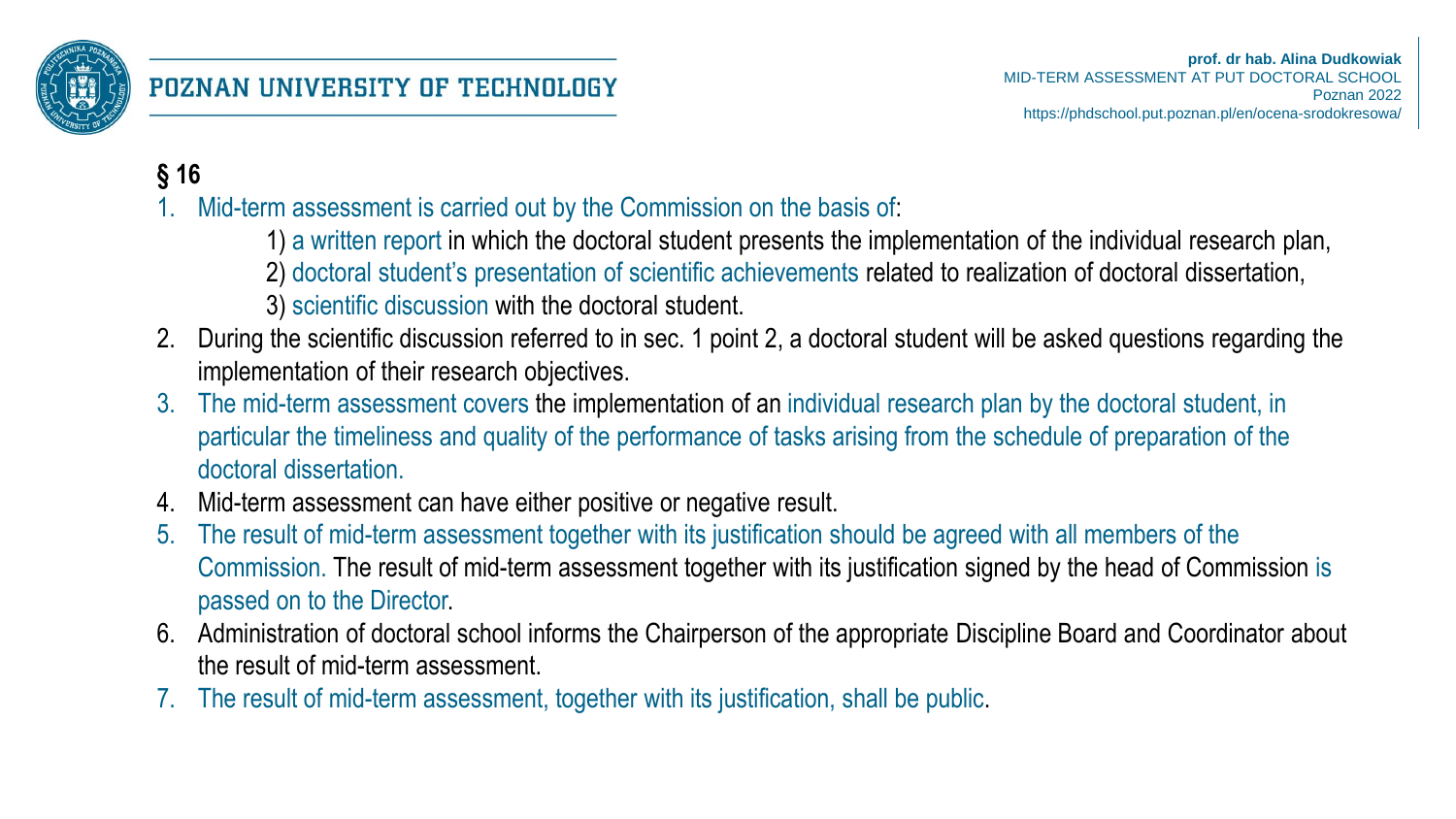

### POZNAN UNIVERSITY OF TECHNOLOGY

## Schedule of Mid-Term Assessment

| up till August 31,<br>2022, up till<br>10.00 a.m.       | doctoral students who commenced their education at the Doctoral School on October 1, 2020<br>submitting following documents in hard copy and electronic forms; doctoral students, who<br>commenced their education later than October 1, 2020, submit the documents one months before<br>concluding the first 2 years of their education at the Doctoral School*:<br>- Mid-Term Report,<br>- Assessment of scientific guidance and support in conducting scientific activities,<br>- Presentation of achievements, |
|---------------------------------------------------------|--------------------------------------------------------------------------------------------------------------------------------------------------------------------------------------------------------------------------------------------------------------------------------------------------------------------------------------------------------------------------------------------------------------------------------------------------------------------------------------------------------------------|
| September 12 -<br>September 30, 2022<br>(Monday-Friday) | carrying out mid-term assessment of doctoral students who commenced their education at the<br>Doctoral School on October 1, 2020,                                                                                                                                                                                                                                                                                                                                                                                  |
| October 5, 2022<br>(Wednesday)                          | presenting the results of mid-term assessment of doctoral students who commenced their<br>education at the Doctoral School on October 1, 2020.                                                                                                                                                                                                                                                                                                                                                                     |

\* information about the date of carrying out and presenting the results of mid-term assessment of doctoral students, who commenced their education later than October 1, 2020, will be sent individually to their e-mail accounts in PUT domain @doctorate.put.poznan.pl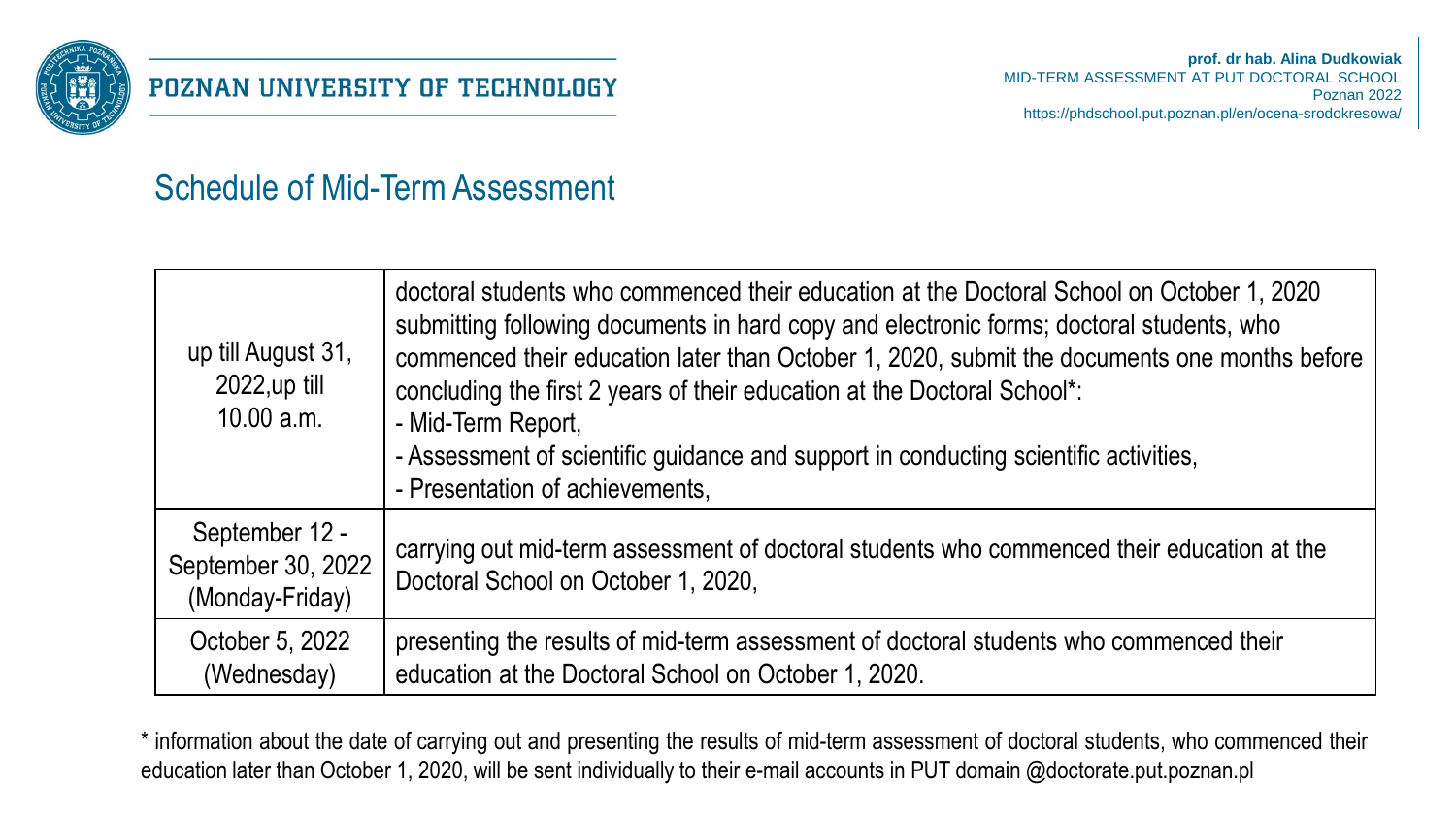

## Documents of Mid-Term Assessment

Until July 4, 2022, the Doctoral School Administration will send to:

- Head of the Commission information on the composition of the Mid-Term Assessment Commission in the relevant discipline, along with e-mail addresses of Commission members and doctoral students,
- members of the Commission Statement of Head/Member\* of Mid-Term Assessment Commission regarding their reliability, impartiality and confidentiality; please send the signed declarations back to the address of the Doctoral School **by August 31, 2022.**

September 5, 2022 the Doctoral School Administration (to the e-mail addresses of members of the Commission) will send a package of doctoral student documents, which will include:

- 1. Individual Research Plan,
- 2. Mid-Term Report,
- 3. Assessment of scientific guidance and support in conducting scientific activities,
- 4. Presentation of achievements,
- 5. Mid-Term Assessment Form,
- 6. Commission Final Assessment.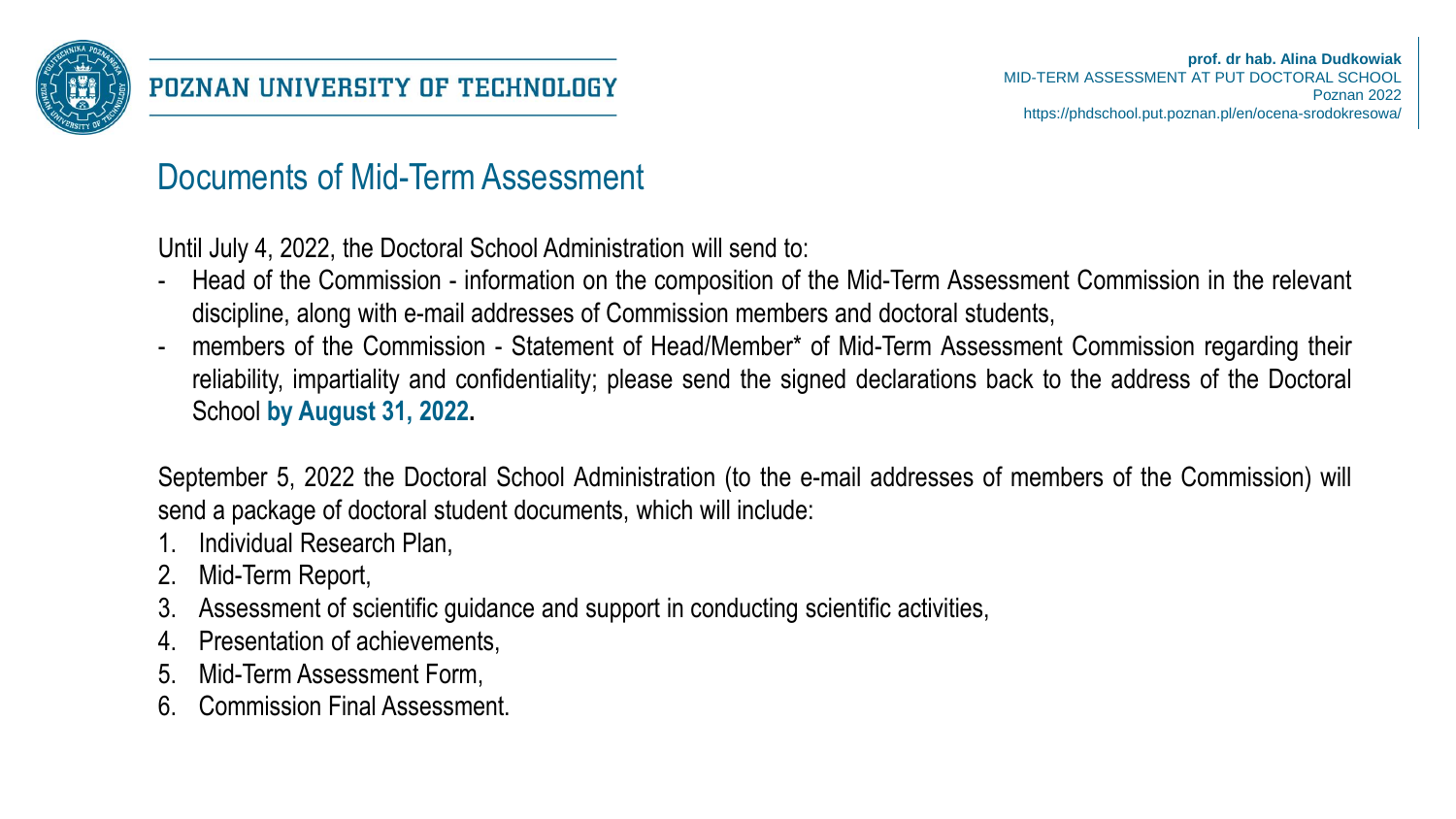

## Detailed procedure of the Mid-Term Assessment

Head of the Commission is responsible for organization of mid-term evaluation meeting and sending information about its appointed date to Commission members, representative of doctoral students and doctoral students whom the assessment concerns.

The meetings of Commissions can be held remotely, with use of means of electronic communication which ensure in particular:

- 1) meeting to be broadcast in real time to all its participants,
- 2) real-time multiparty communication enabling participants of the meeting to speak while it is in progress
- and which observe necessary security regulations.

Should any members of the Commission attend mid-term assessment meeting remotely they will be required, following the meeting, to send by email a statement confirming their final assessment together with its justification.

The outcome documents for the meeting of a given Commission are signed by its Head.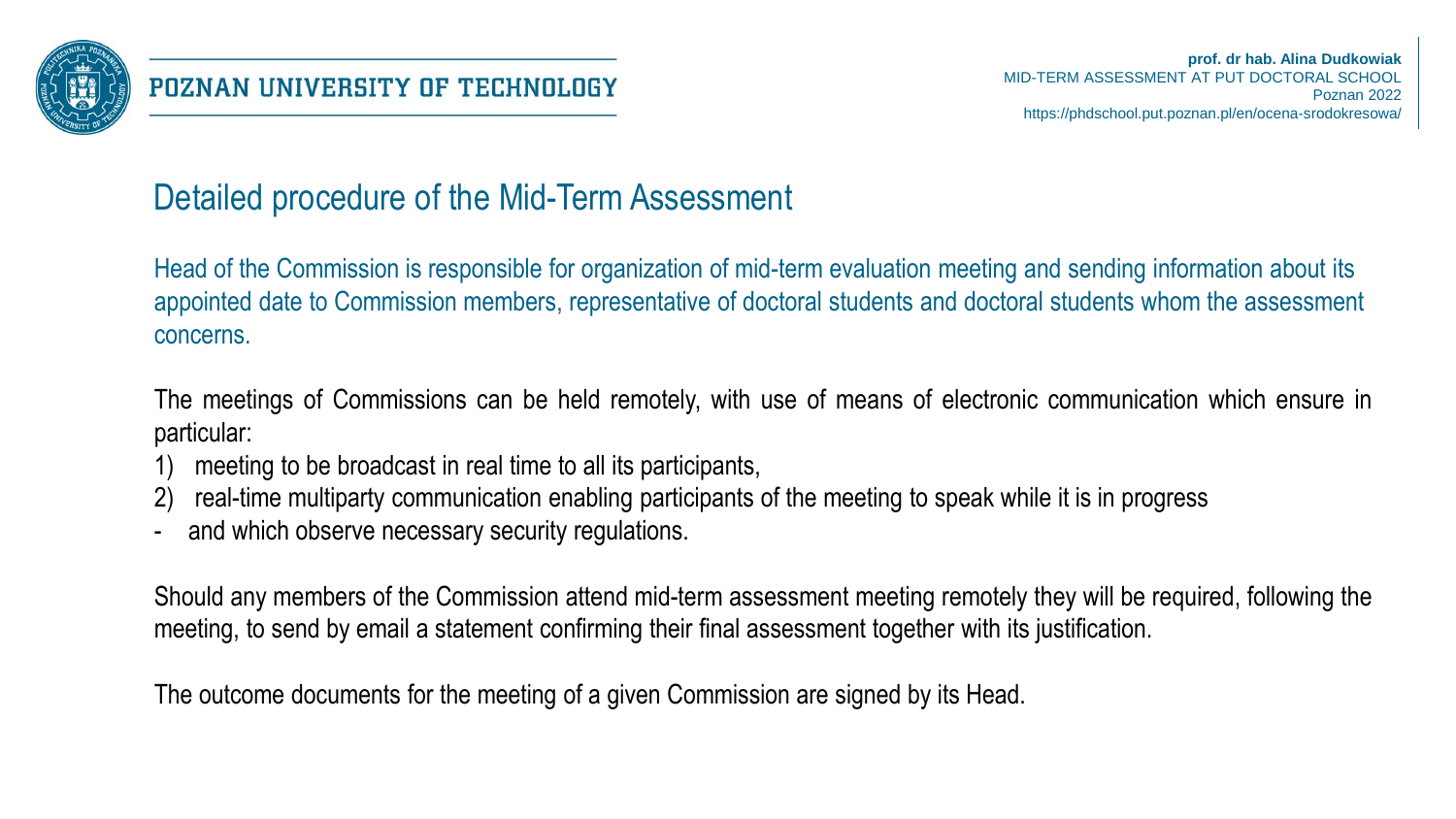

# Mid-Term Report

- 1. Basic data.
- 2. Information on doctoral dissertation:
	- Original title of doctoral dissertation,
	- Planned deadline for submission of dissertation (month, year),
	- Scientific report (description max 5 pages A4).
- 3. Report on progress in implementation of Individual Research Plan (IRP):
	- A. Timely execution of research timetable stages up to date and degree of realization of IRP,
	- B. Progress in implementation of doctoral dissertation and degree of its realization,
	- C. Explanation of any discrepancies between stages of realization described in point A and B, and timetable and dissertation submission deadline declared in IRP.
- 4. Scientific achievements and other activity directly related to implementation of doctoral dissertation which were not indicated in the recruitment process for Doctoral School.
- 5. SWOT analysis of IRP realization and preparation of doctoral dissertation.
- 6. Additional comments and remarks by doctoral student.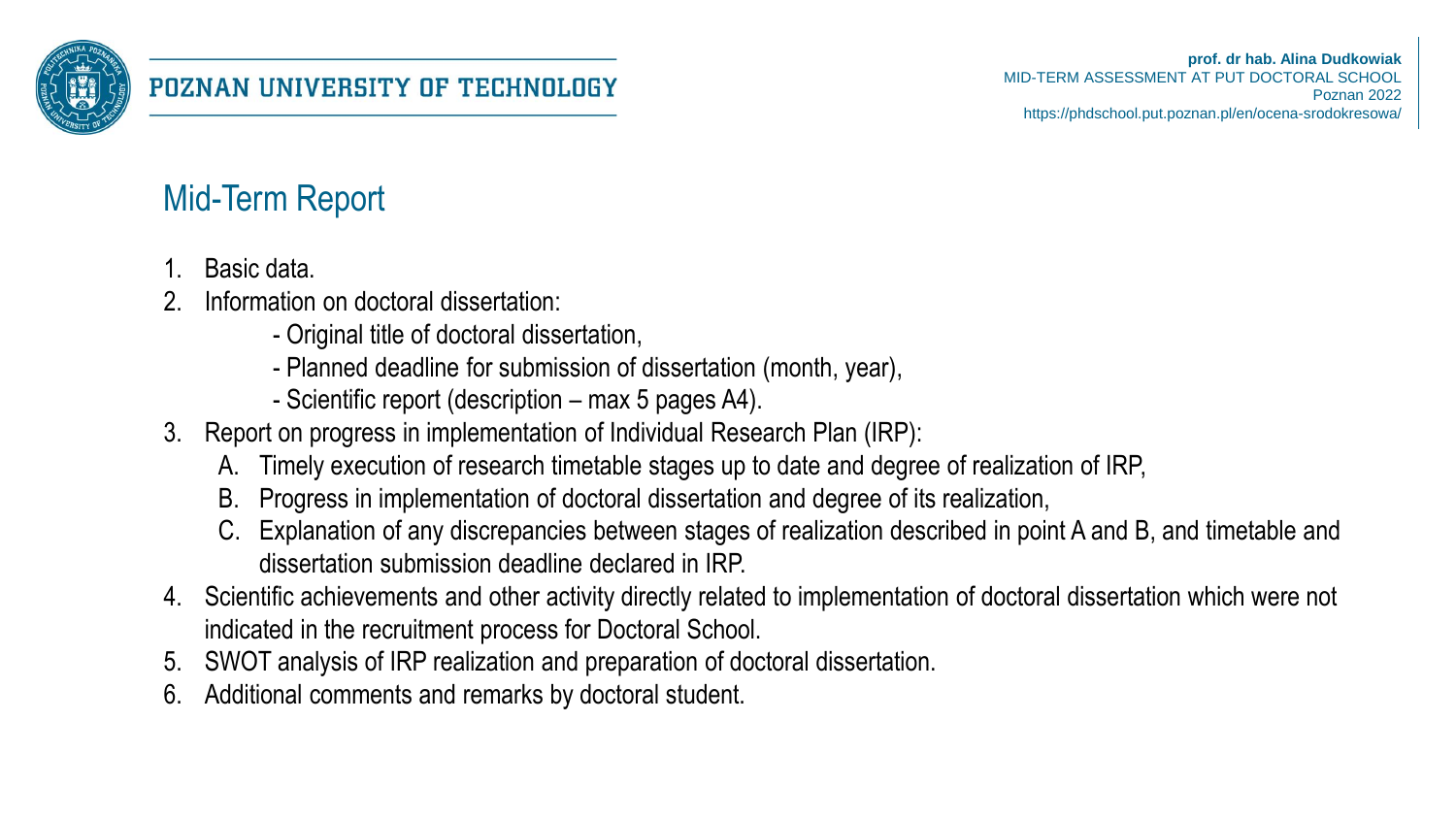

# Mid-Term Assessment Form

- 1. Assessment of implementation of Individual Research Plan (IRP) and timetable of doctoral dissertation preparation.
- 2. Assessment of scientific achievements and other activity directly related to implementation of Individual Research Plan (IRP) and doctoral dissertation.
- 3. Opinion concerning scientific guidance and support in conducting scientific activities.
- 4. Assessment of Presentation of achievements and scientific discussion.
- 5. Final assessment of doctoral student.

| <b>Positive / Pozytywna*</b> | Negative / Negatywna* |
|------------------------------|-----------------------|
|------------------------------|-----------------------|

- 6. Justification of Commission's final assessment result taking into account implementation of Individual Research Plan (IRP).
- 7. Any comments, suggestions or recommendations for the doctoral student or supervisor/s (optional).
- \* delete as appropriate / niepotrzebne skreślić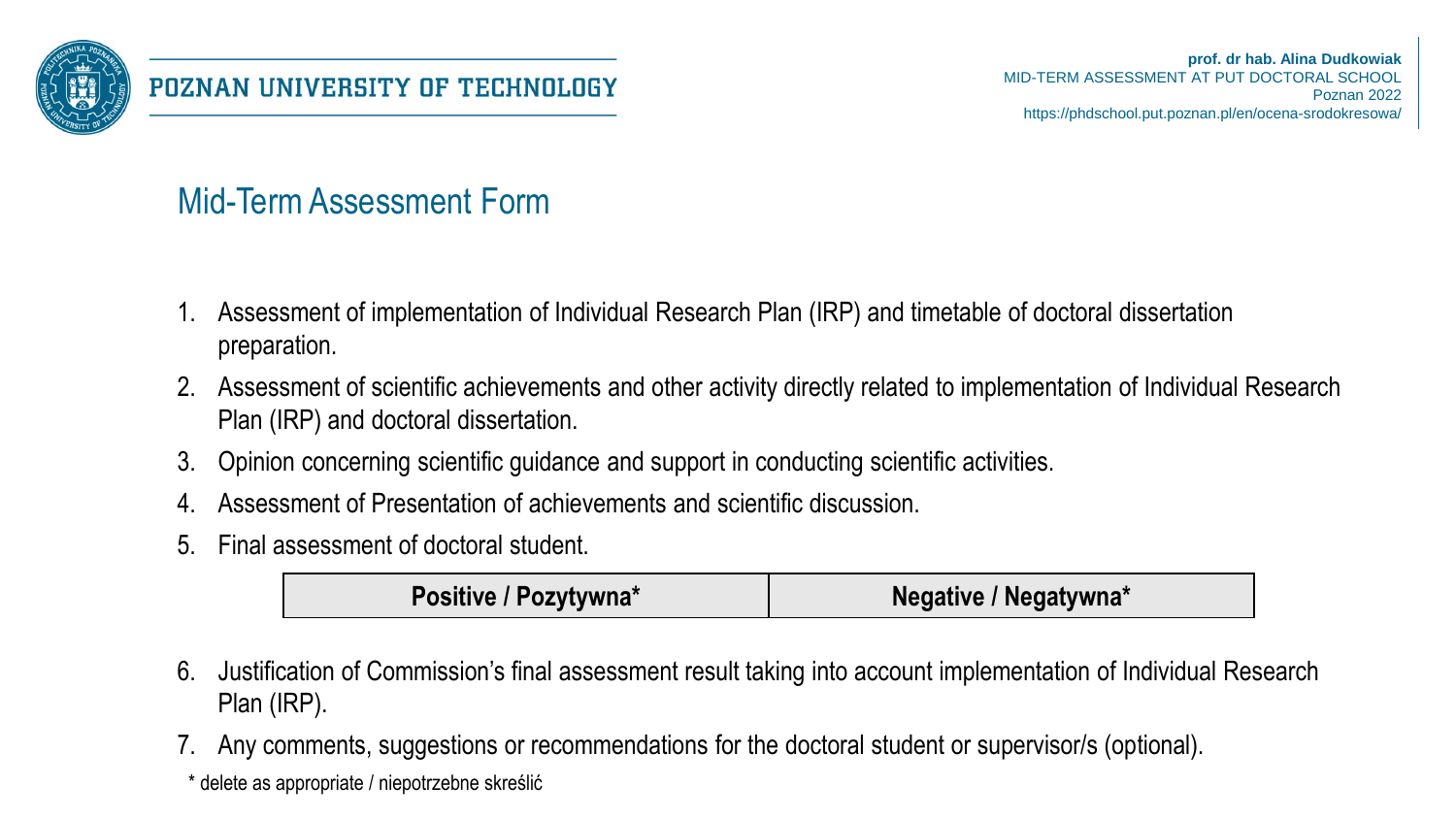

Commission Final Assessment

…………………………………………………..………*(Names and surname of doctoral student)*

**the Doctoral Student at PUT Doctoral School / Doktorant Szkoły Doktorskiej PP discipline of science / dyscyplina naukowa:** ……………………………….…………………

The result of assessment / Wynik oceny

**Positive** / Pozytywna\* **Negative** / Negative / Negatywna\*

Justification / Uzasadnienie

....................................... ................................................................................

**On behalf of the Commission / Za Komisję**

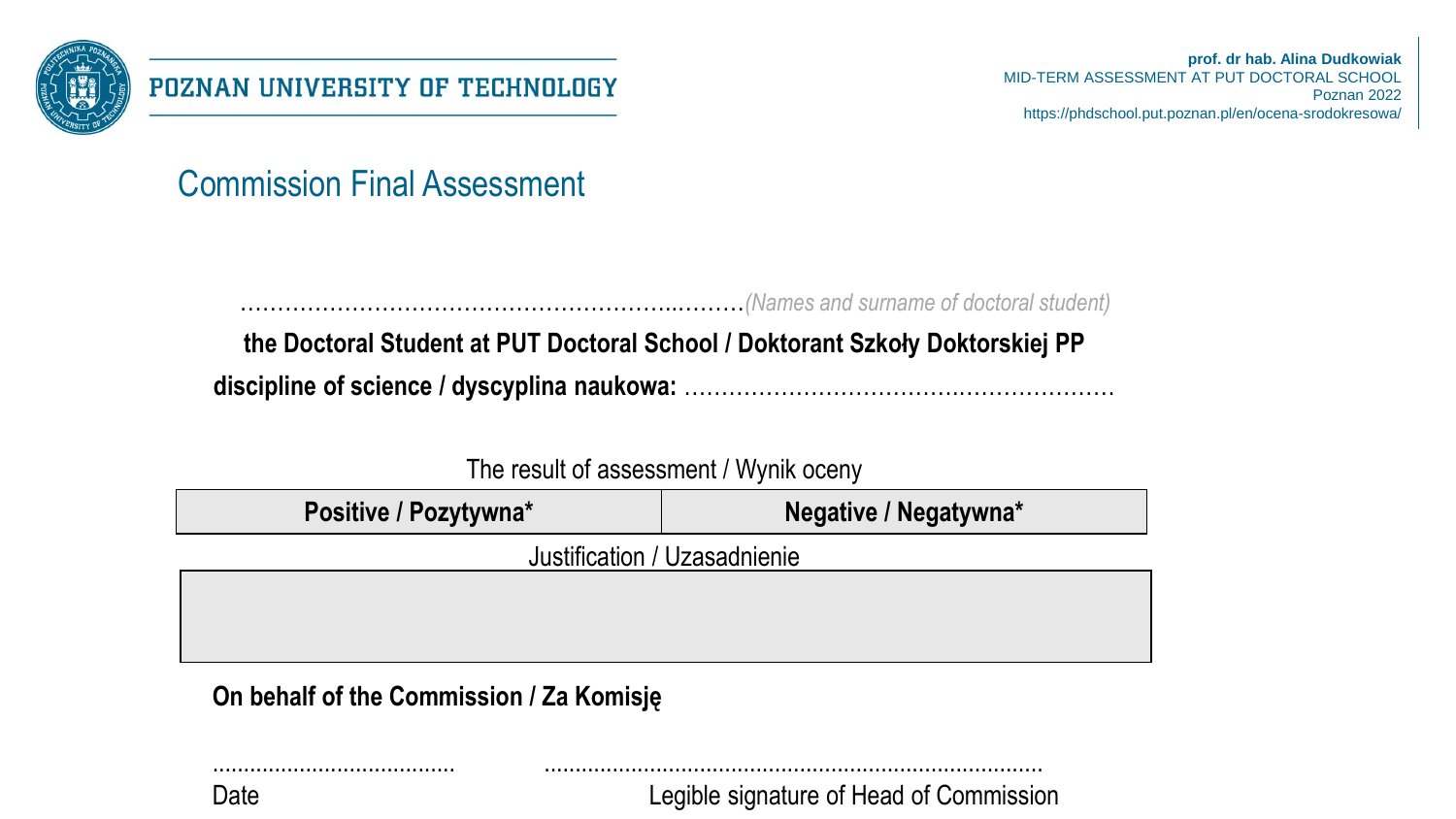

## **Summarizing**

Mid-term assessment introduced by the Act:

- should increase the quality and effectiveness of doctoral student education…. (justification for the project of the Act),
- enables the evaluation of the implementation of the Individual Research Plan (IRP),
- is unambiguous,
- has an obligatory effect:

```
negative assessment \rightarrow deletion (Art. 203, section 1, point 1),
positive assessment \rightarrow higher scholarship (Art. 209, section 4), the possibility of employment as an
academic teacher/researcher (Art. 209, section 10, point 2),
```
- is public,
- is carried out by a commission,
- indirectly affects the promoter (Art. 190, section 6, point 1 of the Act).

#### **All information and documents can be found on the website of the Doctoral School <https://phdschool.put.poznan.pl/en/ocena-srodokresowa>**